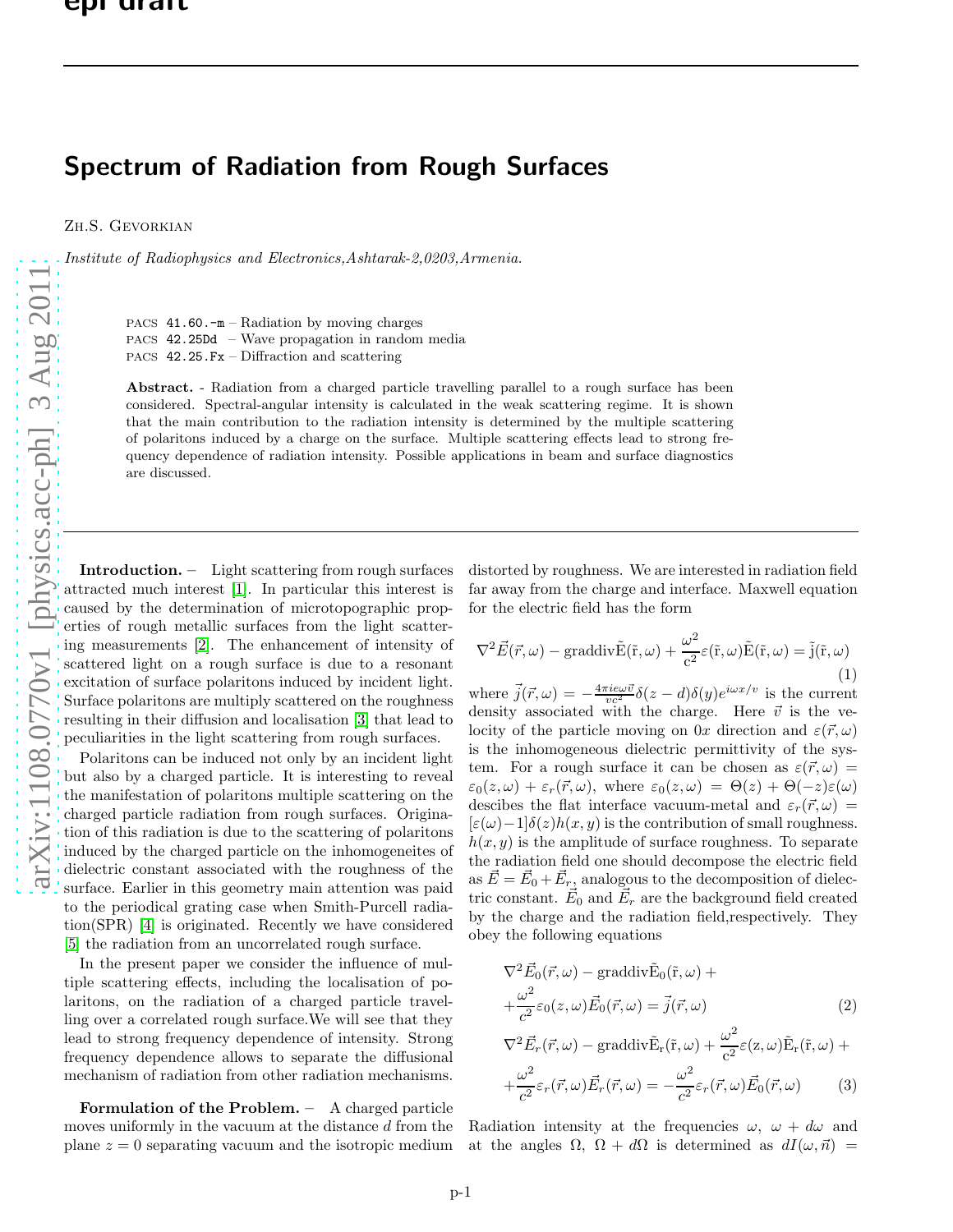$\frac{c}{2}|\vec{E}_r(\vec{R})|^2 R^2 d\Omega d\omega$ , where  $\vec{n}$  is unit vector on the direction of observation point  $\vec{R}$ ,  $\Omega$  is the corresponding solid angle, see [\[5\]](#page-5-4). Radiation intensity should be averaged over the realizations of random roughness  $h(x, y)$ . For this reason it is convenient to introduce the Green's functions of Eqs. $(2,3)$ . One can represent the averaged radiation intensity tensor  $\langle I_{ij}(\vec{R})\rangle = \langle E_{ri}(\vec{R})E_{rj}^*(\vec{R})\rangle$  in the form

<span id="page-1-3"></span>
$$
\langle I_{ij}(\vec{R}) \rangle = \frac{\omega^4}{c^4} \int d\vec{r} d\vec{r}' \langle G_{i\mu}(\vec{R}, \vec{r}) \varepsilon_r(\vec{r})
$$

$$
G_{\nu j}^*(\vec{r}', \vec{R}) \varepsilon_r(\vec{r}') \rangle E_{0\mu}(\vec{r}) E_{0\nu}^*(\vec{r}') \tag{4}
$$

 $\int d\vec{r}_1 G^0_{\mu\lambda}(\vec{r}, \vec{r}_1) j_{\lambda}(\vec{r}_1)$  is expressed through the bare where the background electric field  $E_{0\mu}(\vec{r})$ Green's function. Here  $\langle \dots \rangle$  means an averaging over the surface random profile  $h(x, y)$ . Note that in the original Smith-Purcell experiment [\[4\]](#page-5-3) as well as in subsequent works on SPR mainly a periodical grating in one direction is used. In this case  $h(x, y) \equiv h(x)$  is a some periodical function of one coordinate. In the present paper we consider correlated random grating case. We suppose that  $h$ is a gaussian stochastic process characterized by two parameters  $\langle h(\vec{\rho}) \rangle = 0, \langle h(\vec{\rho}_1) h(\vec{\rho}_2) \rangle = \delta^2 W_0(|\vec{\rho}_1 - \vec{\rho}_2|),$ where  $\vec{\rho}$  ia a two dimensional vector in the xy plane,  $\delta^2 = \langle h^2(\vec{\rho}) \rangle$  is the average deviation of surface from the plane  $z = 0$ . Correlation function  $W_0$  is characterized by a correlation length  $\sigma$  at which it is essentially decreased. Maxwell equations for electric fields  $Eq.(2,3)$  $Eq.(2,3)$  and Green's functions should be amended by the boundary conditions. As usual, it is required that tangential components of electric field be continues across the plane  $z = 0$ . The exact field, of course, will satisfy the boundary conditions across the surface  $z = h(x, y)$  rather than the plane. However this approximation seems reasonable for small roughness  $\lambda \gg \delta$  and is widely used in literature. The Green's function  $G_{\mu\nu}(\vec{r}, \vec{r}', \omega)$ , when considered a function of z for fixed z ′ satisfies the same boundary condition as the  $\mu$ th Cartesian component of electric field.

Green's Functions. – The equation for bare Green's function with the correct boundary conditions for arbitrary  $\varepsilon(\omega)$  was solved in [\[6\]](#page-5-5). To obtain radiation intensity in vacuum we will need Green's functions in the half space  $z > 0$ . In order to simplify the problem we will consider the case when isotropic medium is a metal with very large negative dielectric constant  $|\varepsilon(\omega)| \gg 1$ . In the limit  $|\varepsilon| \to \infty$  the following components survive [\[6\]](#page-5-5)

<span id="page-1-1"></span>
$$
G_{zz}^{0}(\vec{p}|0,z) = G_{zz}^{0}(\vec{p}|z,0) = \frac{ip^{2}}{k^{2}} \frac{\varepsilon(\omega)e^{iqz}}{k_{1} - \varepsilon(\omega)q}
$$

$$
G_{xz}^{0}(\vec{p}|0,z) = -G_{zx}^{0}(\vec{p}|z,0) = -\frac{ip_{x}}{k^{2}} \frac{\varepsilon(\omega)qe^{iqz}}{k_{1} - \varepsilon(\omega)q}
$$
(5)

where  $G_{ij}^0(\vec{p}|z,z')$  is the two-dimensional Fourier transform of  $G_{ij}^0(\vec{r}, \vec{r}')$  and  $z > 0$ . Here  $\vec{p}$  and  $\vec{\rho}$  are twodimensional vectors with Cartesian components  $p_x, p_y, 0$  and  $x, y, 0$ . Also  $k = \omega/c$ ,  $k_1$  and q are determined as follows:

<span id="page-1-0"></span>
$$
q = \begin{cases} \sqrt{k^2 - p^2}, & k^2 > p^2\\ i\sqrt{p^2 - k^2}, & k^2 < p^2 \end{cases}
$$
 (6)

$$
k_1 = -(\varepsilon(\omega)k^2 - p^2)^{1/2}
$$
 (7)

A branch cut for the square root in Eq.[\(7\)](#page-1-0) along the negative real axis is assumed [\[6\]](#page-5-5). Other components of Green's function are small for large  $|\varepsilon|$ . To determine radiation intensity we will need asymptotics of Green's functions at large distances. Using Eq.[\(5\)](#page-1-1) and making a Fourier transform, one finds [\[5\]](#page-5-4)

<span id="page-1-2"></span>
$$
G_{zz}^{0}(\vec{R}, \vec{\rho}, 0) \approx \frac{1}{2\pi\sqrt{2}R} \left[ n_z \sqrt{n_\rho} \cos \left( k(R - \vec{n}_\rho \vec{\rho}) - \frac{\pi}{4} \right) + \frac{n_z}{\sqrt{n_\rho}} \cos \left( k(R - \vec{n}_\rho \vec{\rho}) + \frac{\pi}{4} \right) \right] +
$$
  
+ 
$$
\frac{i}{2\pi\sqrt{2}R} \left[ \sqrt{n_\rho} \cos \left( k(R - \vec{n}_\rho \vec{\rho}) + \frac{\pi}{4} \right) - \frac{1}{\sqrt{n_\rho}} \cos \left( k(R - \vec{n}_\rho \vec{\rho}) - \frac{\pi}{4} \right) \right];
$$
  

$$
G_{xz}^{0}(\vec{R}, \vec{\rho}, 0) = -G_{zx}^{0}(\vec{\rho}, 0, \vec{R}) \approx
$$
  

$$
\approx \frac{1}{2\pi\sqrt{2}R} \left[ n_x \sqrt{n_\rho} \sin \left( k(R - \vec{n}_\rho \vec{\rho}) + \frac{\pi}{4} \right) + \frac{n_x}{\sqrt{n_\rho}} \sin \left( k(R - \vec{n}_\rho \vec{\rho}) - \frac{\pi}{4} \right) \right] +
$$
  
+ 
$$
\frac{i}{2\pi\sqrt{2}R} \left[ \sqrt{n_\rho} n_x n_z \sin \left( k(R - \vec{n}_\rho \vec{\rho}) - \frac{\pi}{4} \right) - \frac{n_z n_x}{\sqrt{n_\rho}} \sin \left( k(R - \vec{n}_\rho \vec{\rho}) + \frac{\pi}{4} \right) \right]
$$
(8)

where  $\vec{n}$  is the unit vector on the direction of the observation point  $R = \vec{n}R$ ,  $n_{x,z}$  and  $n_\rho$  are it's corresponding components. Eqs.[\(8\)](#page-1-2) are correct provided that  $kR \gg 1$ ,  $R_{\rho} \gg \rho$  and we use approximate equation  $|\vec{R}-\vec{r}| \approx R-\vec{n}\vec{r}$ .

Radiation Intensity. – Spectral-angular radiation intensity Eq.[\(4\)](#page-1-3) can be represented as a sum of three contributions,  $I(\vec{R}, \omega) = I^0(\vec{R}, \omega) + I^D(\vec{R}, \omega) + I^C(\vec{R}, \omega),$ where  $I^0$ ,  $I^D$  and  $I^C$  are single scattering, diffusive and maximally crossed diagram contributions, respectively [\[7](#page-5-6)[–9\]](#page-5-7). First consider the single scattering contribution to the radiation intensity. Substituting the Green's functions in  $Eq.(4)$  $Eq.(4)$  by the bare ones, we obtain

<span id="page-1-5"></span>
$$
I_{ij}^{0}(\vec{R}) = \int d\vec{\rho} d\vec{\rho}' G_{iz}^{0}(\vec{R}, \vec{\rho}, 0) G_{zj}^{*0}(\vec{\rho}', 0, \vec{R})
$$
  

$$
W(|\vec{\rho} - \vec{\rho}'|) E_{0z}(\vec{\rho}, 0) E_{0z}^{*}(\vec{\rho}', 0)
$$
 (9)

where  $(ij) \equiv (xz)$  and  $W(\rho) \equiv (\varepsilon - 1)^2 k^4 \delta^2 W_0(\rho)$ .

The background electric field in the limit  $|\varepsilon| \to \infty$  can be found from Eq. [\(5\)](#page-1-1) and the form of the current density

<span id="page-1-4"></span>
$$
E_{0z}(\vec{\rho},0) = -\frac{4ee^{ik_0x}}{v} \frac{dk_0}{\gamma\sqrt{y^2 + d^2}} K_1(\frac{k_0\sqrt{y^2 + d^2}}{\gamma}) \quad (10)
$$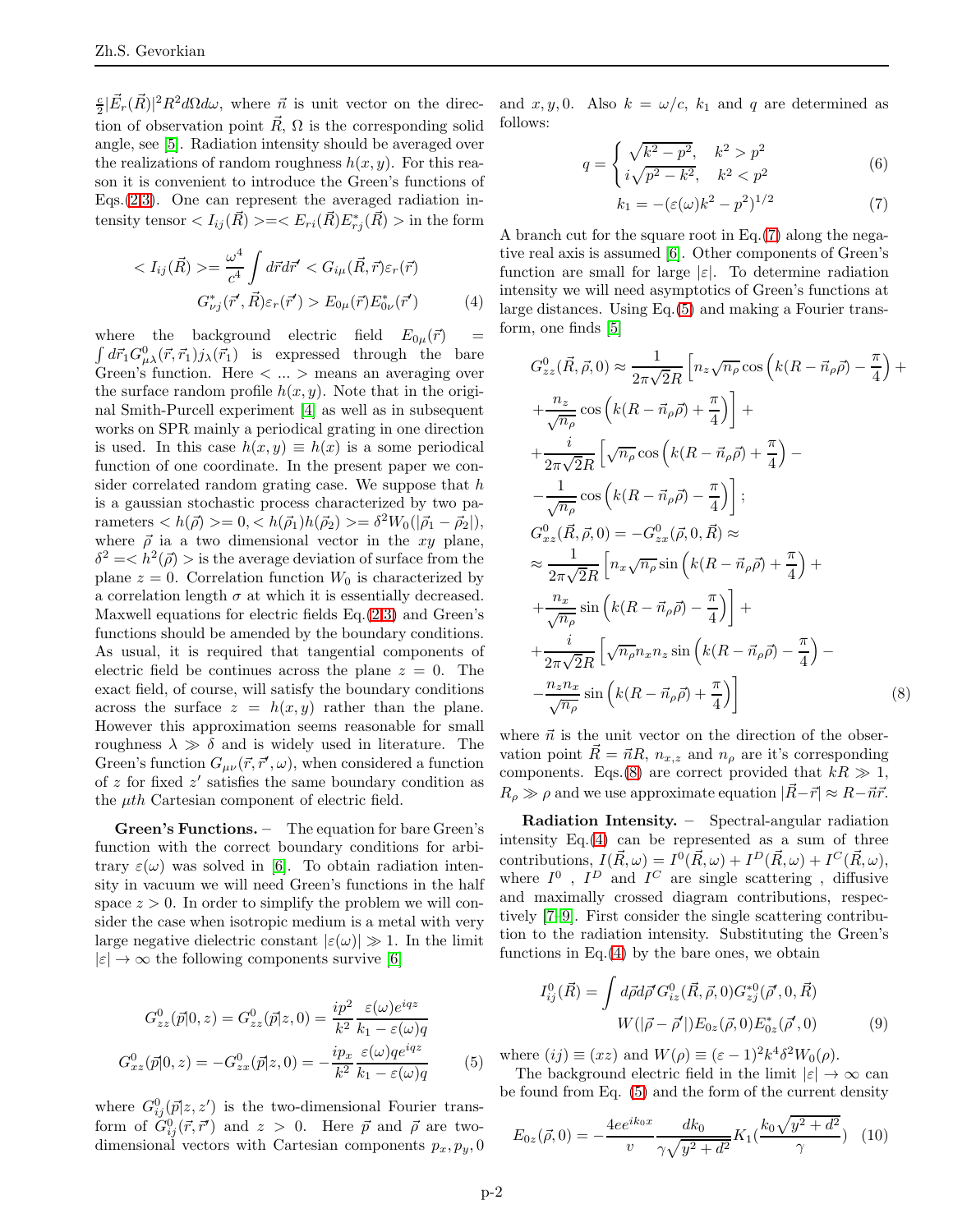where  $k_0 = \omega/v$ ,  $\gamma = (1 - v^2/c^2)^{-1/2}$  is the Lorentz factor of the particle and  $K_1$  is the first order Macdonald function. As follows from  $Eq.(10)$  $Eq.(10)$  the background electric field and correspondingly radiation intensity is exponentially small when  $k_0d/\gamma \gg 1$ . An essential intensity exists for  $k_0 d/\gamma \ll 1$ . Far away from the system at the observation point one can use asymptotic expressions for Green's functions Eq.[\(8\)](#page-1-2). Substituting Eqs.[\(8\)](#page-1-2) into Eq.[\(9\)](#page-1-5), for the spectral-angular radiation intensity  $I(\omega, \Omega) = cR^2 I_{ii}(\vec{R})/2$ , one obtains

<span id="page-2-0"></span>
$$
I^{0}(\omega,\Omega) = \frac{c}{32\pi^{2}} \frac{(1+n_{\rho}^{2})(1+n_{z}^{2})(1-n_{x}^{2})}{n_{\rho}} \times
$$
  
 
$$
\times \int dxdx'dydy'\cos[k\vec{n}_{\rho}(\vec{\rho}-\vec{\rho}')]W(|(\vec{\rho}-\vec{\rho}')) \times
$$
  
 
$$
\times E_{0z}(\vec{\rho},0)E_{0z}^{*}(\vec{\rho}',0)
$$
 (11)

Substituting background electric field Eq.[\(10\)](#page-1-4) into  $Eq.(11)$  $Eq.(11)$  and taking a gaussian form for correlation function  $W_0(\rho) = e^{-\rho^2/\sigma^2}$  after calculation of integrals, for single scattering contribution, one has

<span id="page-2-1"></span>
$$
I^{0}(\omega,\Omega) = \frac{e^{2}}{c\beta^{2}} \frac{(\varepsilon - 1)^{2} k^{4} \delta^{2} \sigma}{4\pi^{3/2}} \times
$$
(12)  
\n
$$
\times \frac{L_{x}(1 - n_{x}^{2})(1 + n_{z}^{2})(1 + n_{\rho}^{2})}{n_{\rho}d} \times
$$
  
\n
$$
\times \left[ e^{-\frac{\omega^{2} \sigma^{2}(n_{x} + 1/\beta)^{2}}{c^{2}}} + e^{-\frac{\omega^{2} \sigma^{2}(n_{x} - 1/\beta)^{2}}{c^{2}}} \right] F(\frac{dk_{0}}{\gamma}, d, \sigma, kn_{y})
$$

where  $L_x$  is the system size in the x direction,  $\beta = v/c$ and  $F$  is determined as follows:

<span id="page-2-2"></span>
$$
F(\frac{dk_0}{\gamma}, d, \sigma, kn_y) = (\frac{dk_0}{\gamma})^2 \int dy dy' e^{ikn_y(y-y')}
$$

$$
e^{-(y-y')^2/\sigma^2} \frac{K_1(\frac{k_0\sqrt{y^2+d^2}}{\gamma})K_1(\frac{k_0\sqrt{y'^2+d^2}}{\gamma})}{\sqrt{(y^2+d^2)(y'^2+d^2)}}
$$
(13)

When obtaining Eqs.[\(13\)](#page-2-1) and [\(13\)](#page-2-2) we neglect strongly oscillating terms in the limit  $kR \gg 1$ . The components of unit vector  $\vec{n}$  are determined through the polar  $\theta$  and azimuthal  $\phi$  angles of observation direction:  $n_z = \cos \theta, n_\rho = \sin \theta, n_x = \sin \theta \sin \phi$ . We are considering radiation into the half-space  $z > 0$  (vacuum), hence  $\theta < \pi/2$ . Because the exponential factors in Eq.[\(13\)](#page-2-1)an essential radiation is emitted provided that

<span id="page-2-3"></span>
$$
\frac{\omega \sigma}{c} (n_x \pm 1/\beta) \lesssim 1 \tag{14}
$$

Eq.[\(14\)](#page-2-3) generalizes the Smith-Purcell dispersion relation [\[5\]](#page-5-4) to correlated rough surface case. Now let us consider the asymptotics of F for "white noise" ( $\sigma \to 0$ ) and "periodical" ( $\sigma \to \infty$ ) cases. For  $\sigma \to 0$ , in the relativistic limit  $k_0 d/\gamma \ll 1$ , substituting Macdonald function by its asymptotical expression, one finds,  $F \approx \pi^{3/2}\sigma/4d$ . Using this, for single scattering contribution into spectralangular radiation intensity in the "white noise" case, one finds

<span id="page-2-7"></span>
$$
I^{0}(\omega, \theta, \varphi) = \frac{ge^{2}}{\beta^{2}c} \frac{(1 + n_{\rho}^{2})(1 + n_{z}^{2})(1 - n_{x}^{2})L_{x}}{8n_{\rho}d}
$$
(15)

where  $g = k^4 (\varepsilon - 1)^2 \delta^2 \sigma^2$  is a dimensionless parameter. Note that this result up to numerical factors coincides with that in [\[5\]](#page-5-4). The difference is caused by the definition of the correlation length and the "white noise" limit  $\sigma \to 0$ . In the opposite "periodical" limit  $\sigma \to \infty$  we find from  $Eq.(13)$  $Eq.(13)$ 

$$
F = d^2 \left| \int_0^\infty \frac{dye^{ikn_y}}{y^2 + d^2} \right|^2 \tag{16}
$$

Particularly, in the most interesting case  $n_y = 0$ , one has  $F = \pi^2/4$ . From the condition  $R_\rho \gg \rho$ , one obtains a restriction on angles  $\sin \theta \gg L/R$ , where L is a characteristic size of the system.

Surface Polariton . – Averaged over the random surface profile Green's function of the surface polarition satisfies the Dyson equation:

<span id="page-2-4"></span>
$$
G_{\mu\nu}(\vec{p}) = G_{\mu\nu}^{0}(\vec{p}) + G_{\mu m}^{0}(\vec{p}) \int \frac{d\vec{q}}{(2\pi)^{2}} G_{mn}^{0}(\vec{q}) \times
$$
  
× $W(|\vec{q} - \vec{p}|)G_{n\nu}(\vec{p})$  (17)

Remind that  $G\mu\nu(\vec{p}) \equiv G_{\mu\nu}(\vec{p}|0^+,0^+),$  and  $\vec{p}, \vec{q}$  are two dimensional vectors see Eq.[\(5\)](#page-1-1). Bare Green's functions are determined by Eq.[\(5\)](#page-1-1). In the weak scattering limit  $g \to 0$ , the integral in Eq.[\(17\)](#page-2-4) is determined by the behavior of the Green's function around its pole. As it follows from Eq.[\(5\)](#page-1-1) two-dimensional Green's functions of surface polariton has a pole at  $p^2 = k^2 \varepsilon/(\varepsilon + 1)$ , see [\[10\]](#page-5-8). The corresponding velocity of the surface polariton is equal to  $c\sqrt{(\varepsilon+1)/\varepsilon} < c$ . Remind that we consider the case when  $\varepsilon \ll -1$ . Close to the pole and for large negative  $\varepsilon(\omega)$ the solution of Dyson Eq.[\(17\)](#page-2-4) for Green's functions of the surface polariton reads

<span id="page-2-6"></span>
$$
G_{zz}(p) \simeq \frac{-k}{\sqrt{-\varepsilon_1(\omega)}} \frac{1}{k^2 - p^2 - i \text{Im}\Sigma(\vec{p})}
$$

$$
G_{zx}(\vec{p}) \simeq \frac{ip_x}{\sqrt{-\varepsilon_1(\omega)}} \frac{1}{k^2 - p^2 - i \text{Im}\Sigma(\vec{p})}
$$
(18)

where

<span id="page-2-5"></span>
$$
\mathrm{Im}\Sigma(\vec{p}) = \frac{k}{\sqrt{-\varepsilon_1}} \int \frac{d\vec{q}}{(2\pi)^2} \mathrm{Im}G_{zz}^0(q)W(|\vec{p} - \vec{q}|) \qquad (19)
$$

Both the real part of the integral in Eq.[\(19\)](#page-2-5) and the integral with  $G_{zx}(\vec{p})$  lead to renormalization of the parameters and do not affect the pole structure Eq.[\(18\)](#page-2-6). Substituting  $W(p) = ge^{-p^2\sigma^2/4}$  into Eq.[\(19\)](#page-2-5) and calculating the integral one has  $\text{Im}\Sigma(p) = \frac{k^2g}{4|\epsilon_1|}e^{-\frac{k^2\sigma^2+p^2\sigma^2}{4}}I_0\left(\frac{k p\sigma^2}{2}\right),$ where  $I_0$  is the Bessel function. Surface polariton mean free path on the rough surface is determined as  $l =$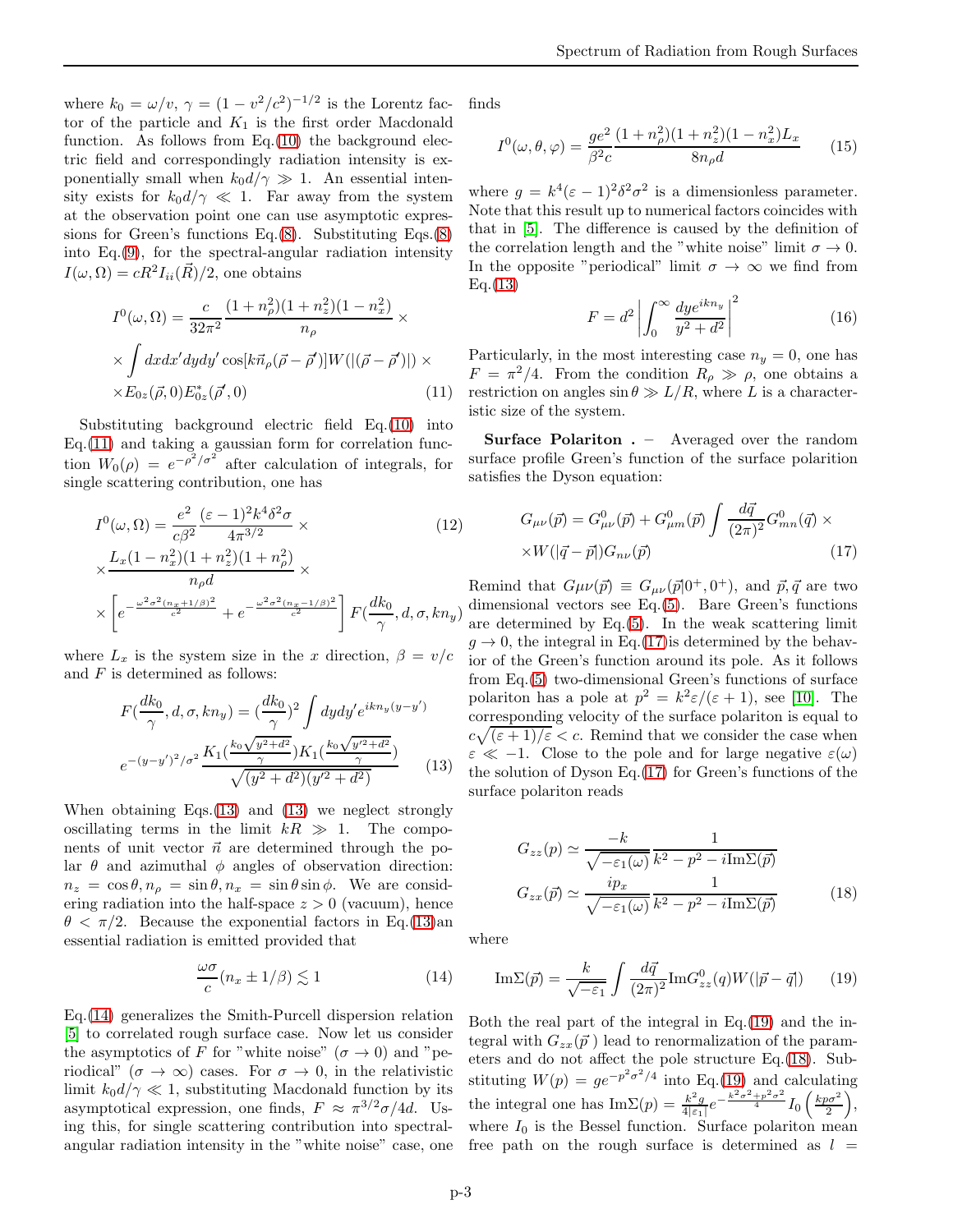

<span id="page-3-1"></span>Fig. 1: Ladder and maximally crossed diagrams.Dashed line is the correlation function of roughness  $W(\vec{\rho}_1 - \vec{\rho}_2)$  and the solid line is the averaged over the randomness two-dimensional Green's function of surface polariton.

 $k/Im\Sigma(k)$ . Note that our consideration is correct provided that  $\lambda / l \ll 1$  [\[11\]](#page-5-9). One can find asymptotics of l for short wavelength and long wavelength regions

<span id="page-3-0"></span>
$$
l = \begin{cases} \frac{4|\varepsilon_1|}{kg}, & \sigma \ll \lambda\\ \frac{4|\varepsilon_1|}{kg} \frac{k\sigma}{\sqrt{2}}, & \sigma \gg \lambda \end{cases}
$$
 (20)

As it seen from Eq.[\(20\)](#page-3-0) the polariton mean free path is smaller in the long wavelength region  $\lambda \gg \sigma$ . We will see below that radiation intensity accordingly will be larger at the same region.

Diffusive Contribution to Radiation Intensity.. – Diffusive contribution to the radiation intensity is determined as follows

<span id="page-3-3"></span>
$$
I^{D}(\vec{R}) = \int d\vec{\rho} d\vec{\rho}' d\vec{\rho}_{1} d\vec{\rho}_{2} d\vec{\rho}_{3} d\vec{\rho}_{4} G_{im}^{0}(\vec{R}, \vec{\rho}_{1}, 0)
$$
  
\n
$$
G_{ni}^{*0}(\vec{\rho}_{2}, 0, \vec{R}) P_{mnhs}(\vec{\rho}_{1}, \vec{\rho}_{2}, \vec{\rho}_{3}, \vec{\rho}_{4}) G_{hz}(\vec{\rho}_{3}, \vec{\rho})
$$
  
\n
$$
G_{zs}^{*}(\vec{\rho}', \vec{\rho}_{4})
$$
\n(21)

where  $\vec{R}$  is the observation point,  $G^0$  and G are the bare and average Green's functions respectively, see Eqs.[\(8](#page-1-2)[,18\)](#page-2-6),  $\vec{\rho}$  – s are two dimensional vectors on the plane xy,  $P_{mnhs}$ is the diffusive propagator that is determined by the sum of ladder diagrams, see Fig.[\(1\)](#page-3-1)

It follows from Fig.[\(1\)](#page-3-1) and the symmetry that  $P_{mnhs}(\vec{\rho}_1, \vec{\rho}_2, \vec{\rho}_3, \vec{\rho}_4)$  can be represented in the form

<span id="page-3-2"></span>
$$
P_{mnhs}(\vec{\rho}_1, \vec{\rho}_2, \vec{\rho}_3, \vec{\rho}_4) = W(|\vec{\rho}_1 - \vec{\rho}_2|)W(|\vec{\rho}_3 - \vec{\rho}_4|)
$$
  
\n
$$
P_{mnhs}(\vec{\rho}, \vec{\rho}_1 - \vec{\rho}_2, \vec{\rho}_3 - \vec{\rho}_4)
$$
\n(22)

where  $\vec{\rho} = \frac{1}{2}(\vec{\rho}_3 + \vec{\rho}_4 - \vec{\rho}_1 - \vec{\rho}_2)$ . In further we will investigate only the component  $P_{zzzz}$  which consists of the diffusion pole and gives the main contribution to the radiation intensity. Using Fig. $(1)$  and Eq. $(22)$  and going to the new variables, see [\[7\]](#page-5-6), we obtain the following Bethe-Salpeter integral equation

<span id="page-3-4"></span>
$$
\int \frac{d\vec{p}}{(2\pi)^2} \left[ 1 - \int \frac{d\vec{q}}{(2\pi)^2} f(\vec{q}, \vec{K}) W(|\vec{p} - \vec{q}|) \right]
$$

$$
P(\vec{K}, \vec{p}, \vec{q}') = f(\vec{q}', \vec{K})
$$
(23)

where  $G \equiv G_{zz}$ ,  $P \equiv P_{zzzz}$  and  $f(\vec{q}, \vec{K}) = G(\vec{q} + \frac{\vec{K}}{2})G^*(\vec{q} - \vec{K})$  $\frac{\vec{K}}{2}$ . Substituting Eqs.[\(8,](#page-1-2)[22\)](#page-3-2) into Eq.[\(21\)](#page-3-3) and going to the Fourier transforms, one has

<span id="page-3-6"></span>
$$
I^{D}(\theta,\varphi) = \frac{c}{32\pi^{2}} \frac{(1+n_{\rho}^{2})(1+n_{z}^{2})(1-n_{x}^{2})}{n_{\rho}} \int d\vec{\rho} d\vec{\rho}'
$$

$$
\frac{d\vec{p_{1}}d\vec{p_{2}}d\vec{p_{3}}}{(2\pi)^{6}} W(|\vec{\rho}-\vec{\rho}'|) E_{0z}(0,\vec{\rho}) E_{0z}^{*}(0,\vec{\rho}') P(0,\vec{p_{1}},\vec{p_{2}})
$$

$$
|G(p_{3})|^{2} e^{i\vec{p_{3}}(\vec{\rho}-\vec{\rho}')} W(|\vec{p_{2}}+\vec{p_{3}}|) W(|k\vec{n}_{\rho}+\vec{p_{1}}|) \qquad (24)
$$

The diffusive propagator  $P(\vec{K}, \vec{p}, \vec{q})$  satisfies the integral equation Eq.[\(23\)](#page-3-4). In the limit  $K \to 0$  one can search its solution in the form [\[7\]](#page-5-6)

<span id="page-3-5"></span>
$$
P(\vec{K} \to 0, \vec{p}, \vec{q}) = A(K) \frac{Im G(\vec{p}) Im G(\vec{q})}{Im \Sigma(\vec{q})}
$$
(25)

where unknown function  $A(K)$  should be found from Eq.[\(23\)](#page-3-4). Substituting Eq.[\(25\)](#page-3-5) into Eq.(23) and expanding  $f(\vec{q}, \vec{K})$  up to  $K^2$  one finds  $A(K)$  in the form  $A(K) =$  $32/3K^2l^2$ . When obtaining  $A(K)$  we calculate integrals in the pole approximation that give main contribution in the weak scattering limit Im $\Sigma \rightarrow 0$ . Substituting Eq.[\(25\)](#page-3-5) into Eq.[\(24\)](#page-3-6) and consequently integrating with help of the Word identity Eq.[\(19\)](#page-2-5) we finally obain for the diffusive contribution

<span id="page-3-7"></span>
$$
I^{D}(\omega, \vec{n}) = \frac{4e^2}{3\pi^2 c\beta^2} \frac{(1 + n_{\rho}^2)(1 + n_z^2)(1 - n_x^2)}{n_{\rho}} \frac{L^2 L_x}{l^2}
$$

$$
\frac{\text{Im}\Sigma(kn_{\rho})}{\text{Im}\Sigma(k)} F_1(\lambda, \sigma, d)
$$
(26)

where L is the characteristic size of the system,  $L_x$  is the system size in the  $x$  direction and

<span id="page-3-8"></span>
$$
F_1 = \left(\frac{dk_0}{\gamma}\right)^2 \int dx dy dy' \cos(k_0 x) W(x^2 + (y - y')^2)
$$

$$
J_0(k\sqrt{x^2 + (y - y')^2}) \frac{K_1(\frac{k_0\sqrt{y^2 + d^2}}{\gamma}) K_1(\frac{k_0\sqrt{y'^2 + d^2}}{\gamma})}{\sqrt{(y^2 + d^2)(y'^2 + d^2)}} \tag{27}
$$

Divergence of diffusive intensity Eq.[\(24\)](#page-3-6) is caused by the infinite system size , see also [\[7\]](#page-5-6). If one takes into account the finite sizes the minimal momentum in the system become equal to  $K_{min} \sim 1/L$ . We take into account this aspect when obtaining Eq.[\(26\)](#page-3-7) from Eqs.[\(24,](#page-3-6)[25\)](#page-3-5).

Comparing single scattering Eq.[\(13\)](#page-2-1) and diffusive Eq.[\(26\)](#page-3-7) contributions, one has  $I^D/I^0 \sim L^2/l^2 \gg 1$ . Hence diffusion of surface polaritons is the main mechanism of radiation.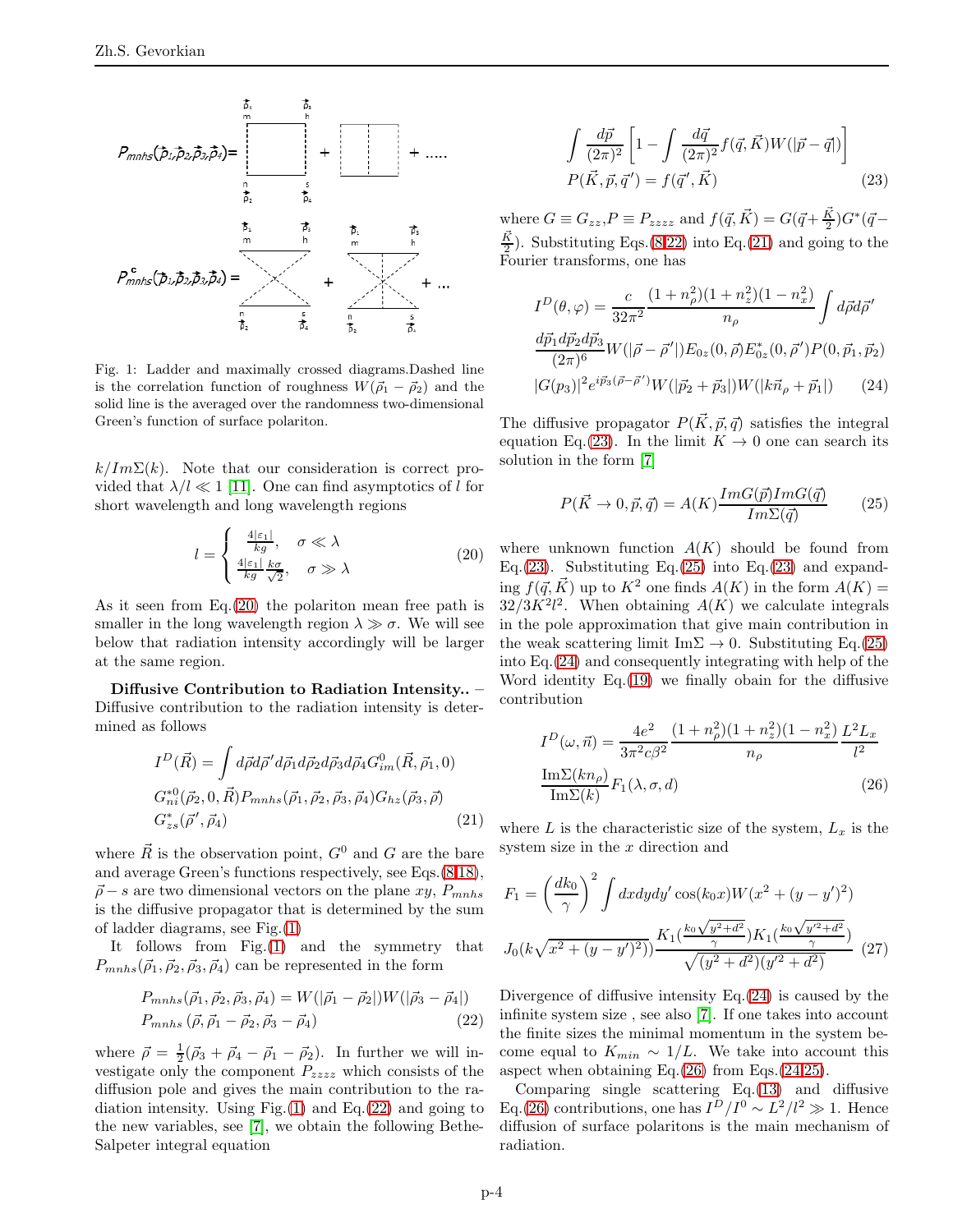Note that  $F_1$  in Eqs.[\(26](#page-3-7)[,27\)](#page-3-8)does not depend on angle. It is just a number. First we analyze diffusive radiation intensity Eq.[\(26\)](#page-3-7) in the short wavelength region  $k\sigma \gg 1$ . Consider the ratio Im $\Sigma(kn_{\rho})/\text{Im}\Sigma(k) \approx$  $\frac{1}{\sqrt{n_\rho}} exp\left[-\frac{k^2\sigma^2}{4}\right]$  $\left[\frac{a^2}{4}(1-n_\rho^2)\right]$ . Because of the exponential function essential intensity is emitted on directions  $n_\rho \approx 1$ , that is parallel to the metal surface. For long wavelengths  $k\sigma \ll 1$ , on the contrary, maximum is achieved in the direction perpendicular to the surface . Now consider long wavelength region  $k\sigma \ll 1$ . In this case one can substitute  $W_0(x^2 + (y - y')^2) \rightarrow \pi \sigma^2 \delta(x) \delta(y - y')$  in Eq.[\(27\)](#page-3-8). After this simplification, calculating the integrals in Eq.[\(27\)](#page-3-8), one finds from Eq.[\(26\)](#page-3-7)

<span id="page-4-1"></span>
$$
I^{D}(\omega, \vec{n}) = \frac{2e^2}{3c\beta^2} \frac{g(1+n_{\rho}^2)(1+n_{z}^2)(1-n_{x}^2)}{n_{\rho}} \frac{L^2}{l^2} \frac{L_x}{d}
$$
 (28)

Note that we have missed the dimensionless constant  $g$ in Eq.(34) of [\[5\]](#page-5-4) when considering "white noise" case. Besides that these two expressions differ from each other by a numerical factor. Both these expressions are correct with accuracy up to a numerical factor because the diffusive propagator  $P(K \to 0, p, q)$  can be found only with such accuracy.

Maximally crossed diagrams contribution. – Maximally crossed diagrams, (see Fig.1) contribution to the radiation intensity reads

$$
I^{C}(\vec{R}) = \int d\vec{\rho} d\vec{\rho}' d\vec{\rho}_{1} d\vec{\rho}_{2} d\vec{\rho}_{3} d\vec{\rho}_{4} G^{0}_{im}(\vec{R}, \vec{\rho}_{1}, 0)
$$
(29)  

$$
G_{ni}^{*0}(\vec{\rho}_{2}, 0, \vec{R}) P^{C}_{mnhs}(\vec{\rho}_{1}, \vec{\rho}_{2}, \vec{\rho}_{3}, \vec{\rho}_{4}) G_{hz}(\vec{\rho}_{3}, \vec{\rho})
$$
  

$$
G_{zs}^{*}(\vec{\rho}', \vec{\rho}_{4}) W(|(\vec{\rho} - \vec{\rho}')|) E_{0z}(\vec{\rho}, 0) E_{0z}^{*}(\vec{\rho}', 0)
$$

Due to the time reversal symmetry propagator  $P_{mnhs}^C$  is related to the diffusive propagator as  $P_{mnhs}^{C}(\vec{\rho}_1, \vec{\rho}_2, \vec{\rho}_3, \vec{\rho}_4) \equiv$  $P_{mshn}(\vec{\rho}_1, \vec{\rho}_4, \vec{\rho}_3, \vec{\rho}_2)$ , see for example, [\[12\]](#page-5-10). Calculating analogously to the diffusive contribution case, one has

<span id="page-4-0"></span>
$$
I^{C}(\theta,\omega) = \frac{c}{3\pi^{2}} \frac{(1+n_{\rho}^{2})(1+n_{z}^{2})(1-n_{x}^{2})}{n_{\rho}} \int d\vec{\rho} d\vec{\rho}' \quad (30)
$$

$$
\frac{d\vec{p}_{1}d\vec{p}_{2}d\vec{p}_{3}}{(2\pi)^{6}} W(|\vec{\rho}-\vec{\rho}'|) E_{0z}(0,\vec{\rho}) E_{0z}^{*}(0,\vec{\rho}')
$$

$$
\int \frac{d\vec{K}}{(2\pi)^{2}} \frac{\text{Im}\Sigma(k)}{K^{2} \left[ (k^{2} - (\vec{K} - k\vec{n}_{\rho})^{2})^{2} + \text{Im}\Sigma^{2}(k) \right]}
$$

It follows from Eq.[\(31\)](#page-4-0) that integral over K logarithmically diverges at small  $K$ . This divergence is manifestation of localisation effects in radiation. It is analogous to the same effects in disordered electronic systems, see for example, [\[12\]](#page-5-10). In the weak scattering regime Im $\Sigma \to 0$ , maximal value of  $I^C$  is achieved at directions parallel to the surface for which  $n_{\rho}$  is close to unity. Cutting integral on  $K$  on the bottom limit at  $1/L$  and on the upper limit at  $1/l$ , we finally find from Eq.[\(31\)](#page-4-0)

<span id="page-4-2"></span>
$$
I^{C}(\theta,\omega) = \frac{2ge^{2}}{3\pi\beta^{2}c} \frac{(1+n_{\rho}^{2})(1+n_{z}^{2})(1-n_{x}^{2})}{n_{\rho}d} \frac{1}{kl} \ln\frac{L}{l} \quad (31)
$$

It follows from Eq.[\(31\)](#page-4-0) that the peak of angular distribution of  $I^C$  around the direction  $n_\rho = 1$  has width of order  $\sqrt{\lambda/l}$ . Remind that the analogous light backscattering peak from a disordered medium in three dimensions has a peak with width  $\lambda/l$ , see for example, [\[13\]](#page-5-11). Remind that our consideration is correct in the weak scattering regime  $kl \gg 1$ . Therefore maximally crossed diagrams contribution to the radiation intensity is small. However in the light localisation regime  $kl \sim 1$  [\[3\]](#page-5-2) it becomes important because leads to strong frequency dependence of radiation intensity (see below). One can notice the different dependences of single scattering Eq.[\(13\)](#page-2-1) and diffusive contributions Eqs.[\(26,](#page-3-7)[31\)](#page-4-0) to radiation intensity on system sizes. The reason of this difference is that in the first case radiation is formed as incoherent sum of intensities from independent scatterers and therefore is proportional to system size or the number of scatterers. In the diffusive radiation case interference terms play important role. They lead to a stronger dependence of the intensity on the system sizes. Therefore diffusive contribution to the radiation intensity can be considered as a type of coherent radiation [\[15\]](#page-5-12).

Spectrum of Radiation . – We have assumed that the absorption of electromagnetic field is absent. In this consideration weak  $l \ll l_{in}$ , where  $l_{in} = \varepsilon_1^2 / k \varepsilon_2$  is the inelastic mean free path of surface polariton, absorption can be taken into account as follows [\[14\]](#page-5-13). When  $L > (ll_{in})^{1/2}$ , L in Eqs.[\(26](#page-3-7)[,31\)](#page-4-0) should be substituted by  $(l l_{in})^{1/2}$ . As was mentioned above in the short wavelength region  $k\sigma \gg 1$ the radiation is directed parallel to the surface and its intensity is suppressed compared to the long wavelength  $k\sigma \ll 1$  region because the largeness of polariton elastic mean free path. Hence the long wavelength region is more interesting . We will investigate frequency dependence of the radiation intensity in this region. Making the above mentioned substitution and selecting parts depending on the frequency, for the spectral radiation intensity, from Eqs.[\(15](#page-2-7)[,28](#page-4-1)[,31\)](#page-4-2), one has

<span id="page-4-3"></span>
$$
I_0(\omega) \sim g(\omega), \quad I^D(\omega) \sim g(\omega) \frac{l_{in}(\omega)}{l(\omega)}, \quad (32)
$$

$$
I^C(\omega) \sim g(\omega) \frac{c}{\omega l(\omega)} \ln \frac{l_{in}(\omega)}{l(\omega)}
$$

In order to reveal the frequency dependence of the radiation intensity one has to know the frequency dependences of g, l and  $l_{in}$ . They depend on dielectric constant  $\varepsilon(\omega)$ of isotropic medium which for a single metal is described by Drude formulae  $\varepsilon(\omega) = \varepsilon_1(\omega) + i\varepsilon_2(\omega) = 1 - \omega_p^2/\omega(\omega +$  $i\tau^{-1}$ , where  $\omega_p$  and  $\tau$  are the plasma frequency and the relaxation time of conduction electrons,respectively. In the optical region we always have  $\omega \tau \gg 1$ . Therefore, for the real and imaginary parts of dielectric constant one has  $\varepsilon_1(\omega) \approx 1 - \omega_p^2/\omega^2$  and  $\varepsilon_2 \approx \omega_p^2/\omega^3 \tau$ . Substituting these dependencies into expressions for  $g, l$  and  $l_{in}$ , we find  $g \sim constant$ ,  $l \sim \omega^{-3}$ ,  $l_{in} \sim \omega^{-2}$ . Correspondingly,